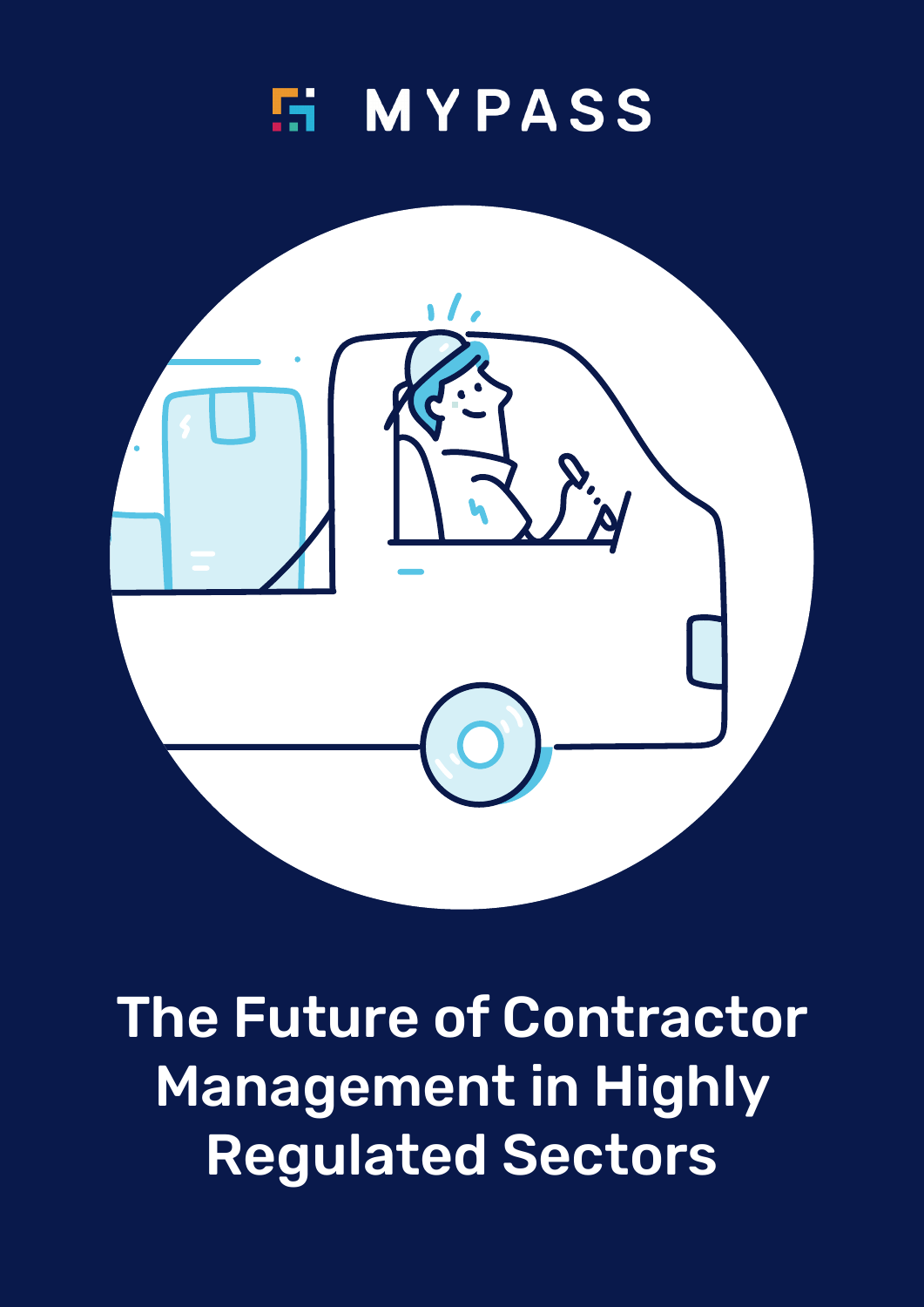## **MYPASS**



#### **The global workforce is subject to the ever-evolving macro environment of today's turbulent climate.**

Entire industries have adapted to rapid fluctuations in price within key markets and heightened workforce operational demands, all within the context of a global pandemic.

Industry professionals are also responding to significant pressure to achieve more with less, with low cost operating environments that don't sacrifice safety performance or production representing the new norm. The necessity for fast-decision making is supported by the emergence of modern, cloud-based technologies that offer assurances through advanced, real-time datasets.

Industry is rapidly moving towards a new standard for contractor management. Are you ready?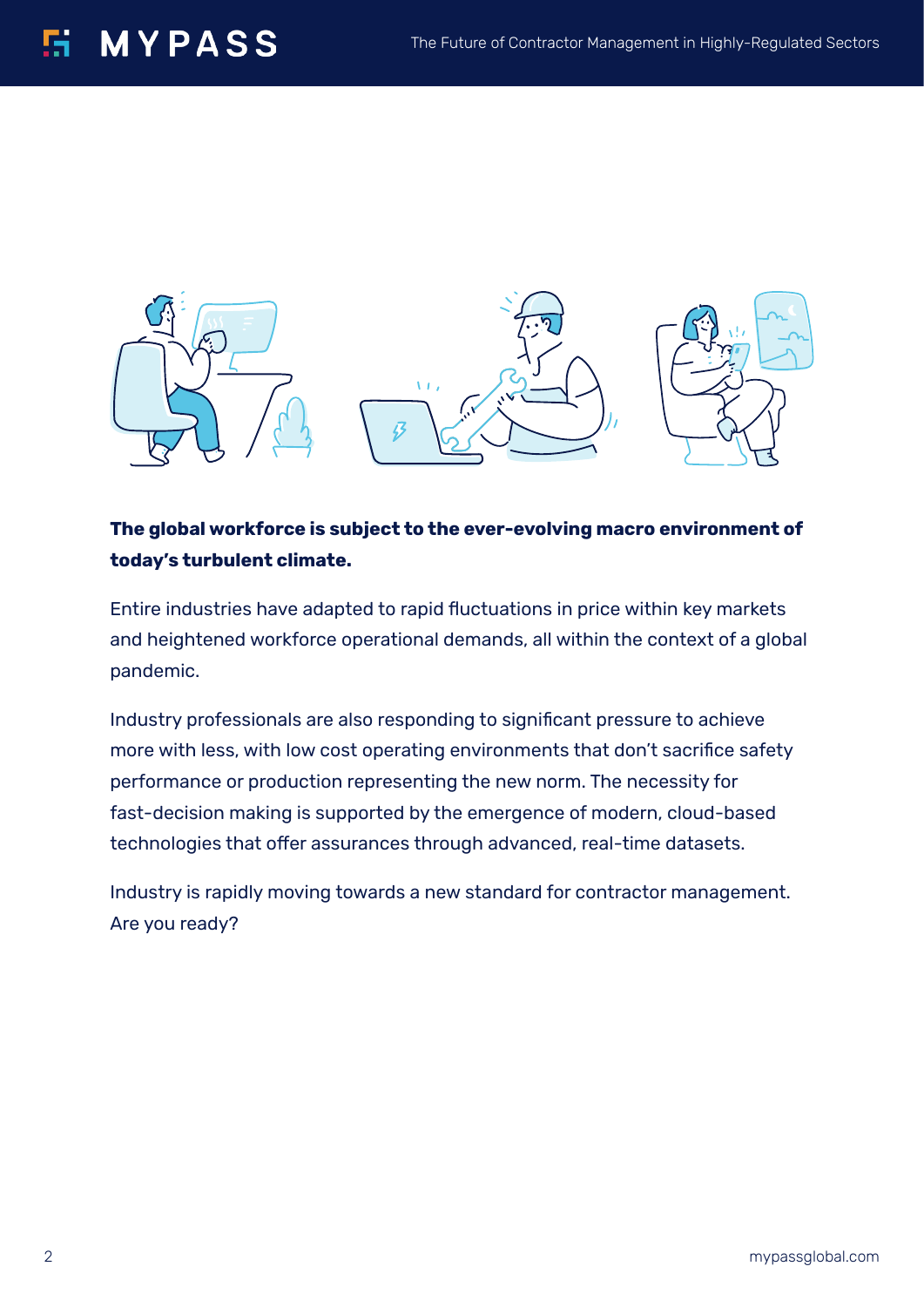# Defining Contractor Management

Contractor management is the process of sourcing, onboarding and engaging workers on a contract basis to complement an existing workforce to deliver company goals and objectives. It is the function of hiring specialised expertise that is not continuously or routinely required, supplementing company resources during periods of high demand, and providing additional capacity without the overheads associated with in-house employees.

#### **There are several models that businesses use to engage contractors, including:**

- Individuals that are embedded within the team
- Baseload support an ongoing engagement to fill a specific need such as contract maintenance or catering
- Top-up support for temporary projects, shutdowns or turnarounds

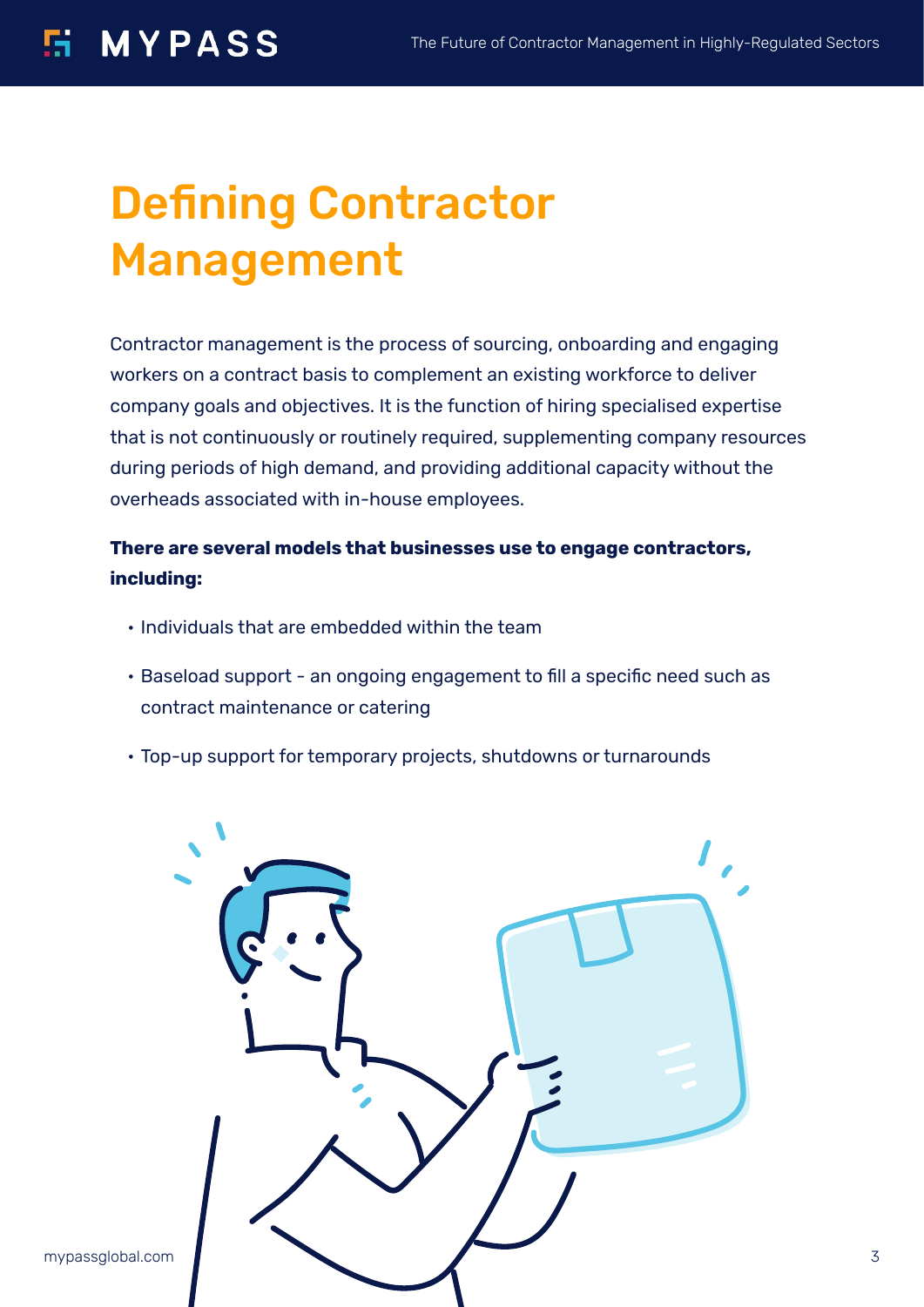

# Contingent Workers are Here to **Stay**

In many sectors, workforce demands continuously fluctuate throughout the year. In response, businesses must be agile and dynamic to ramp up and down as required. Many organisations structure their workforce by finding the optimal combination of internal resources and contingent labour. Hiring inhouse specialist expertise for intermittent projects such as turbine overhauls or industrial cleaning is not always financially viable. In such cases, recruiting contractors is more cost effective, particularly if the organisation is not able to achieve 100% utilisation with their own internal crews.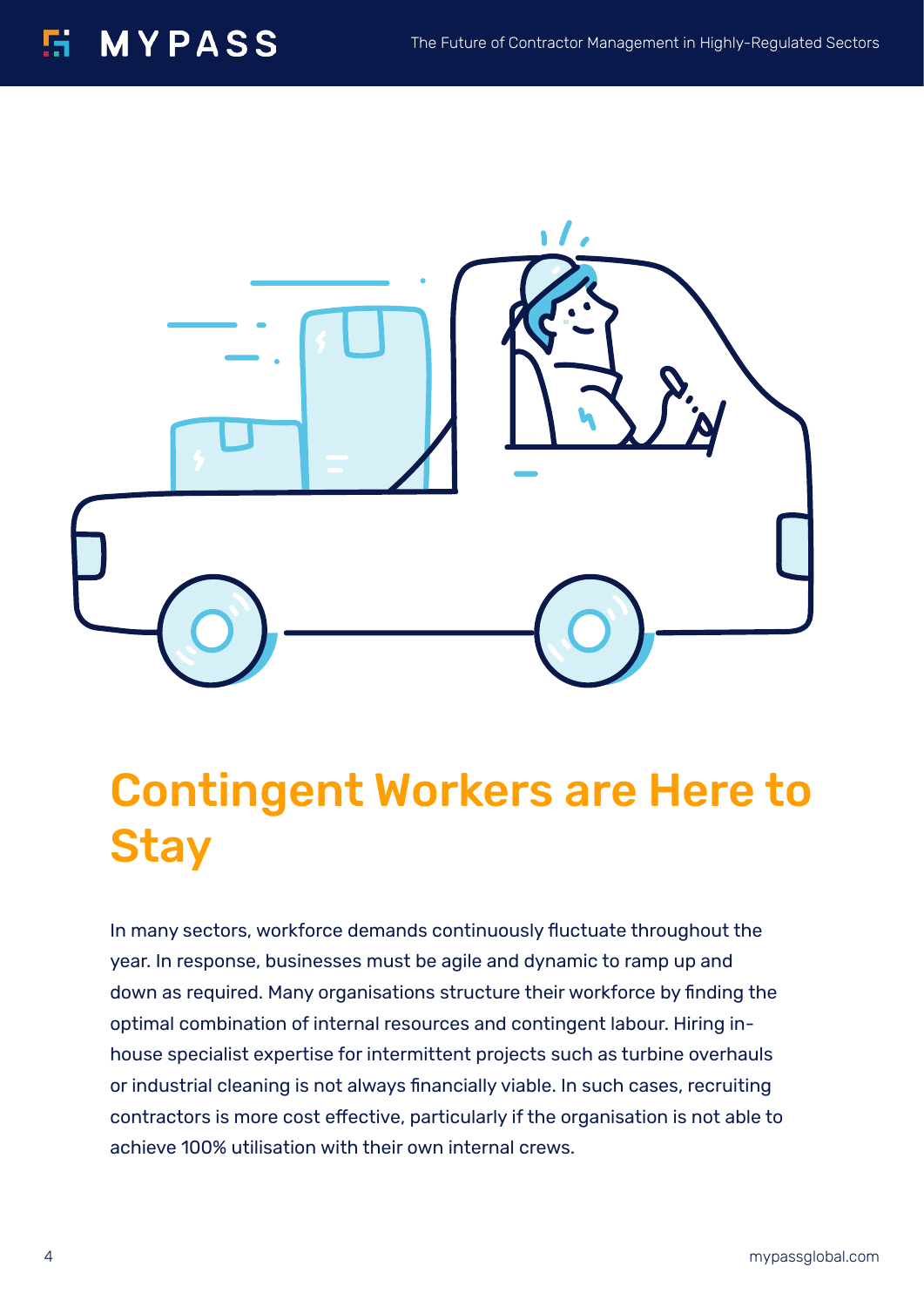# The Risks of Inapt Staffing

## Safety

One downside of hiring contingent workers can be the increased risk of serious safety incidents. The uncomfortable fact that contracted workforces represent the majority of on-site accidents for most companies is a multifaceted issue, not exclusive to:

- Contract workers are less familiar with new projects and sites, heightening the risk of injury or accident
- Not feeling part of the team can cause contractors to feel less confident to speak out about safety concerns or dangers
- Compared to in-house staff, temporary workers often receive less training and communications
- As contractors are not a regular component of the workforce, it can be a challenge to maintain visibility over skills and competency data

## Financial

For some high-output facilities, the cost of over-runs can be \$1m/hr. in lost revenue when production is halted. The result of a shutdown or turnaround overrunning by a few hours because it is not finished in time, or requires rework due to poor workmanship can be extremely costly.

**The future of workforce management relies on dynamic digital solutions to support the perpetual challenge of ensuring every site and project is adequately staffed with reliable, qualified individuals.**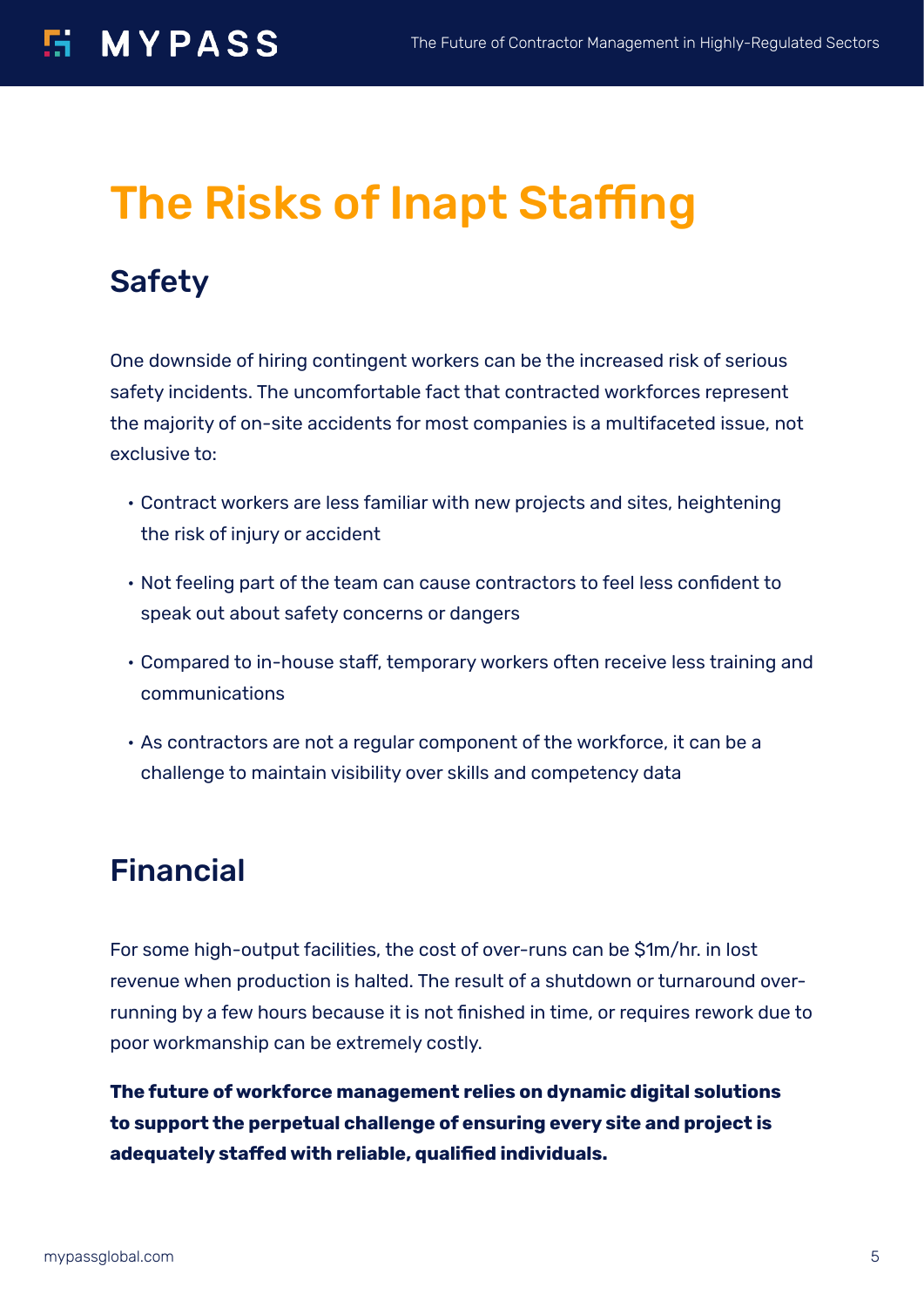## **E MYPASS**

### Our White Paper is for:



- 1. Who are accountable for the safe delivery of work across their facilities
- 2.Representing operational facilities (Asset Owners, Operators) who are accountable for bottom line results (safety, production, cost, environment) whilst delivering value to shareholders
- 3.Who are seeking true win-win outcomes with their contracting partners

# You'll Learn:

**The four pillars of cost reduction and delivery assurance 1**

**The trends that are shaping the future of contractor management 2**

**How your current approach could be costing you money 3**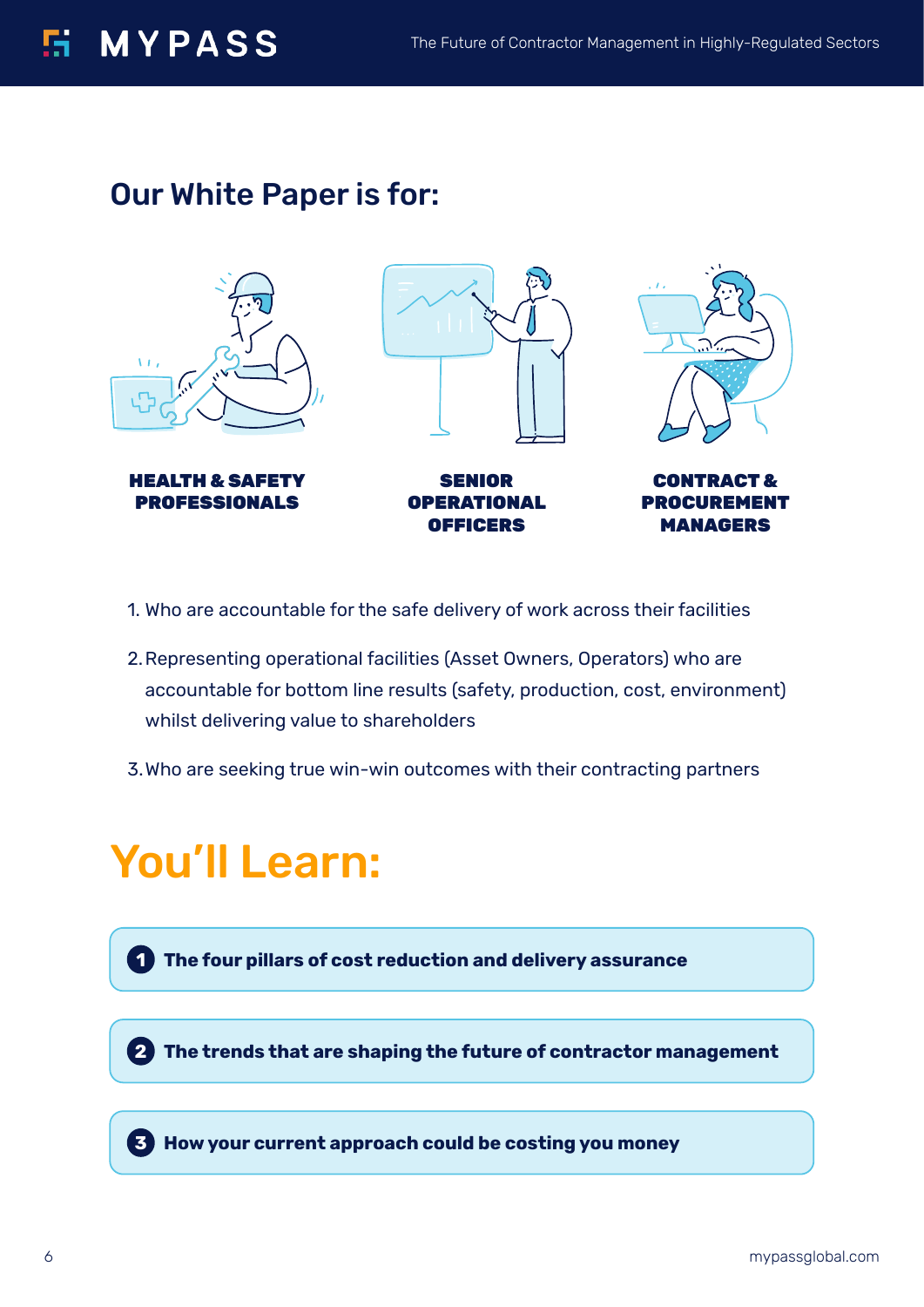# The Four Pillars of Achieving Cost Reduction and Delivery Assurance

### Establishing the Current State

To what extent is it practical to engage contracted labour for your type of operation or facility? There is no one-size-fits-all model. It depends upon:

- The availability of suitably skilled individuals who can be retained on a fulltime basis
- The geographical location of available workforce e.g. regional capability of remote operations vs. metropolitan areas. Additional challenges have been created by the travel restrictions in place to combat the COVID-19 crisis
- Whether your work plans are consistent and steady or fluctuate during periods of high demand. Is it possible to achieve high labour utilisation across multiple work fronts, or must you supplement your permanent workforce to satisfy peaks?
- Whether your existing Employment Agreements offer the flexibility required to deliver your company objectives.

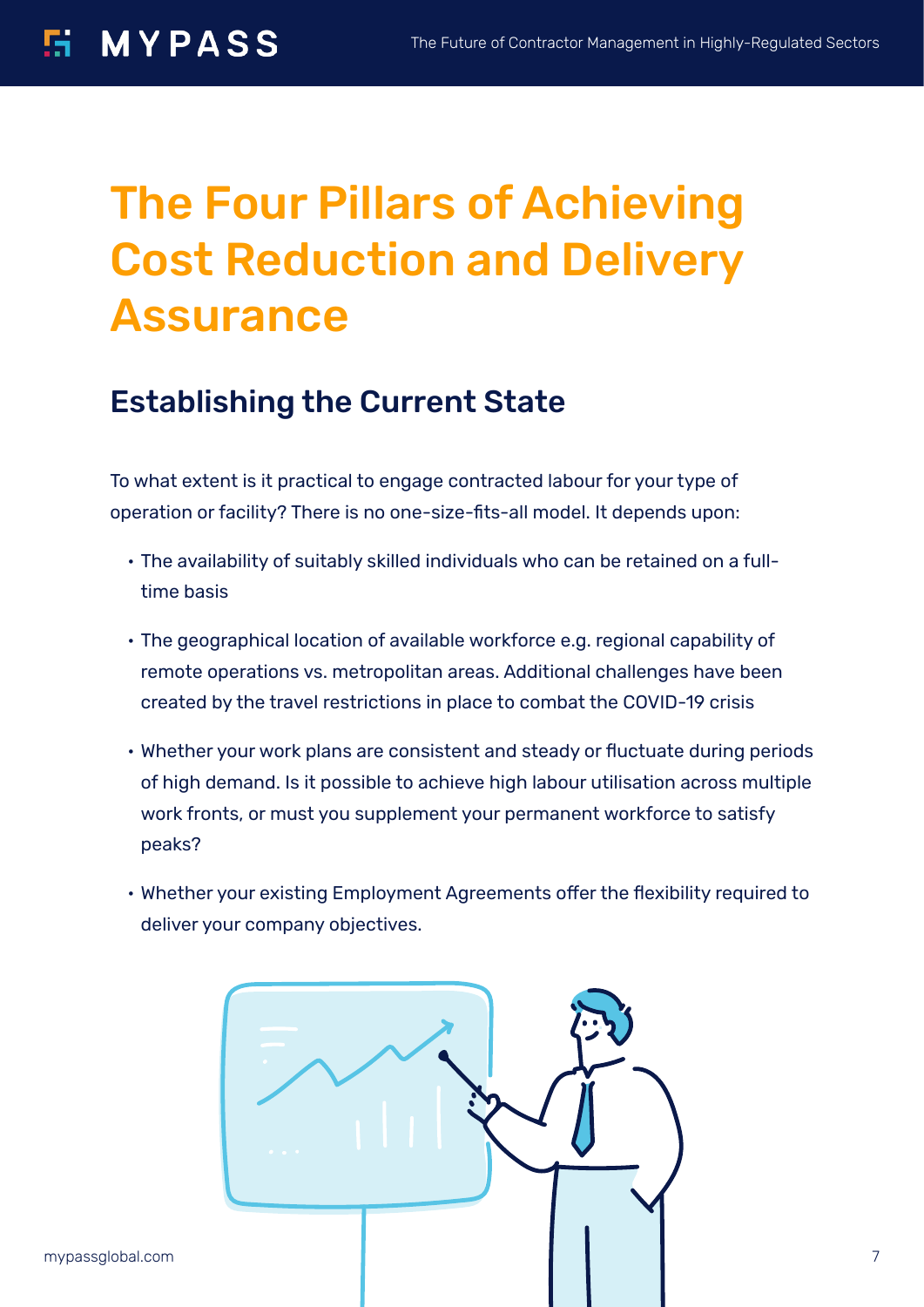

### Asset Management Strategy

The asset management strategy is the overall implementation and documentation of asset management plans, processes & procedures. Objectives should run in alignment with worker engagement strategy to consider:

- The desired level of control and ownership over core systems and processes
- Whether your organisation has highly automated plants and equipment, managed remotely without significant labour dependency
- Warranty periods on equipment that others need to service
- The efficiency of keeping IP such as proprietary processes in-house, as opposed to using external IP capability e.g. mill relining or turbine overhauls in the context of a resources company

Leading organisations are now prioritising the execution of tailored, evidencebased Asset Management and Engagement strategies to reap long-term cost and value benefits. These should be designed upon an organisational goal of receiving the optimal performance output from every worker, specific to the company's unique characteristics and challenges. It all starts with visionary leadership and a willingness to engage openly and honestly with your contracting partner.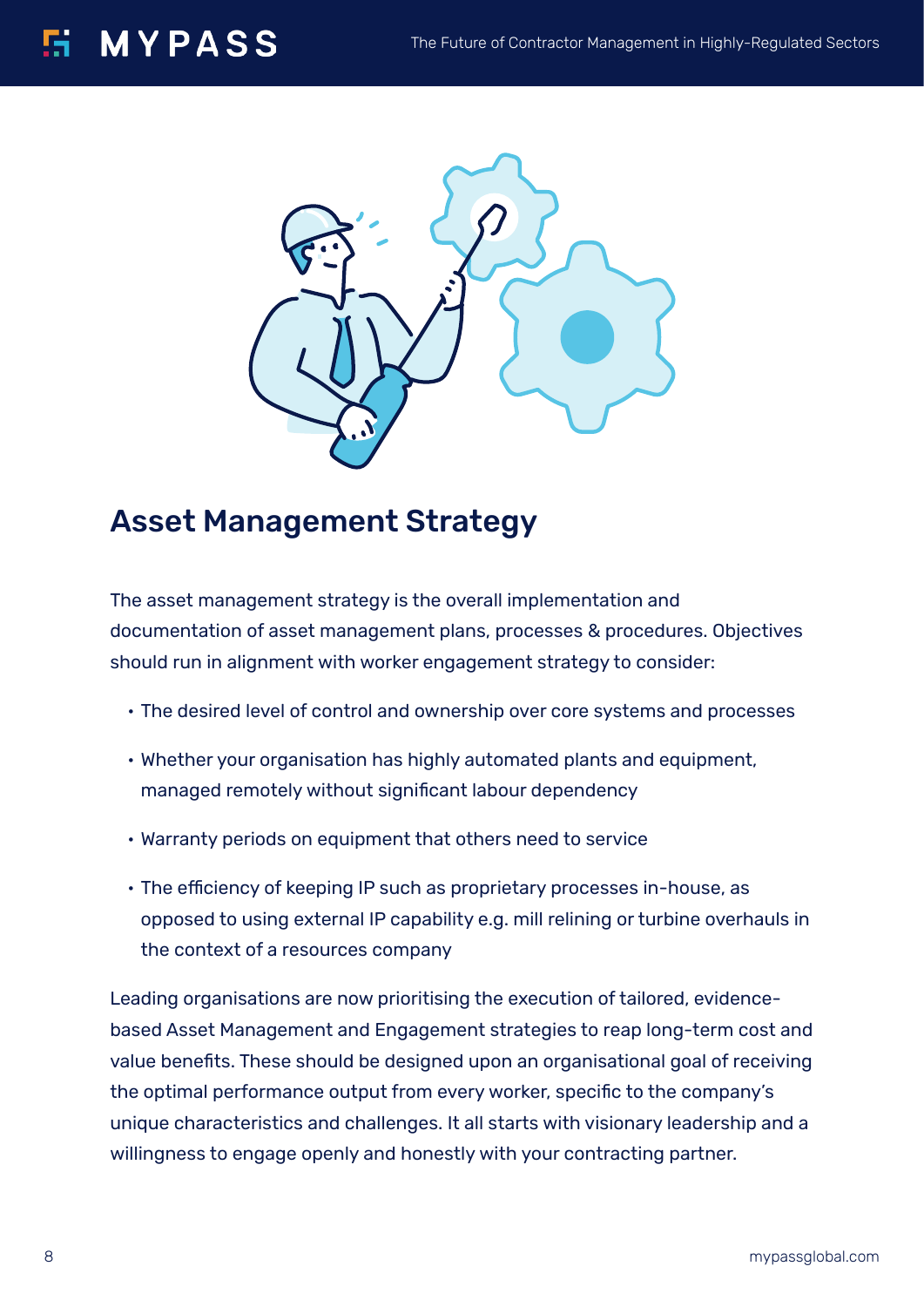#### **Some examples of productive behaviours and mindsets are shown below:**



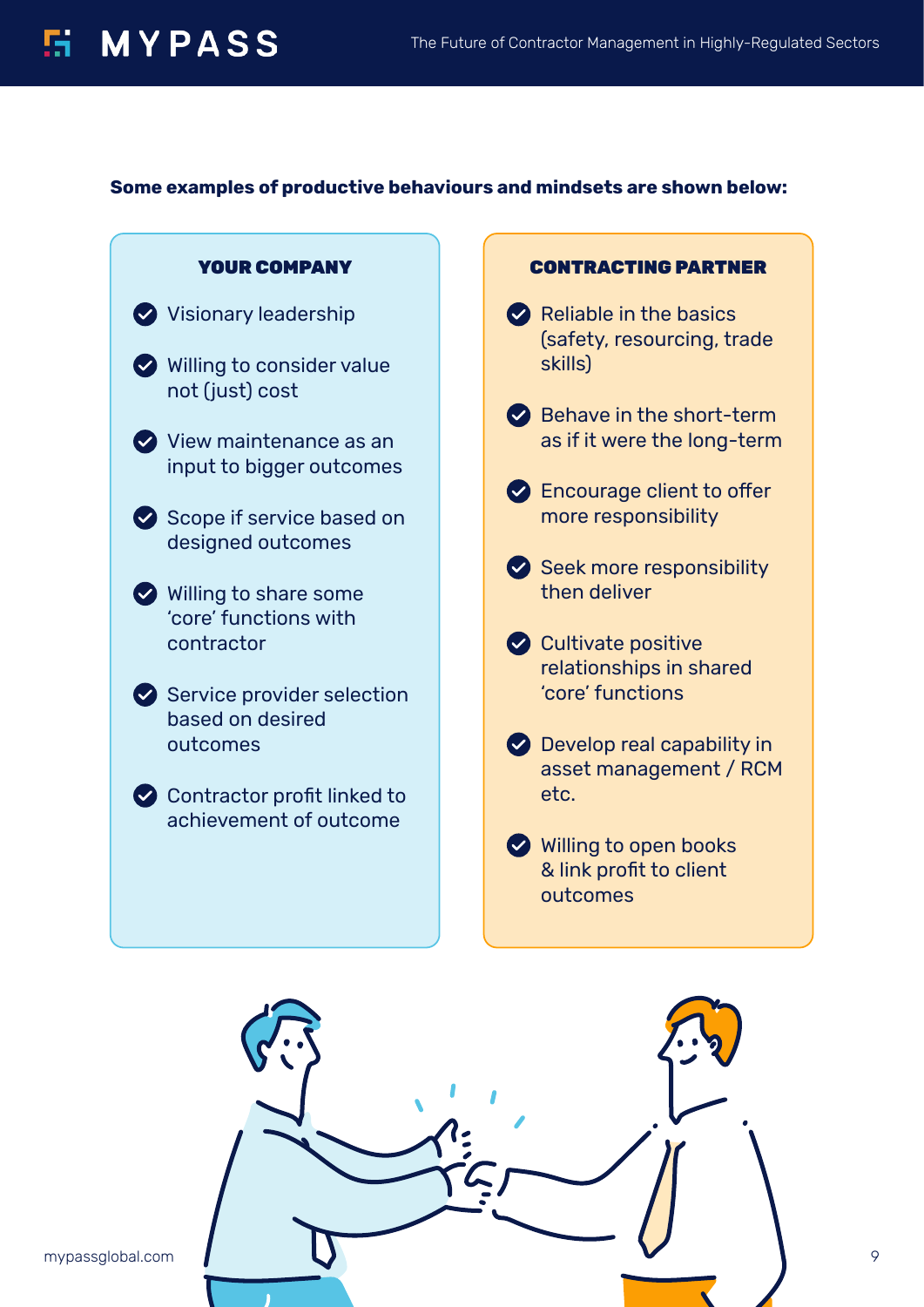### Risk Appetite and Contract Worker Selection

On determining that work requirements will be allocated to both internal and contract workers, it is critical that a 'hands-on approach' to selecting individuals with the right skills and competencies is applied. The aforementioned implications of hiring contingent workers affirm that maintaining a culture of safety for all staff should be a central focus.

#### NEW LEGISLATION TO CONSIDER

It is not uncommon for employers to engage contractors on the basis of avoiding the expensive overheads associated with permanent staff. To deter this exploitative practice, new employment legislation mandates that contractors who are embedded into an organisation's workforce model for prolonged periods (typically over 6 months) are now eligible for the same entitlements, such as annual leave, as permanent staff. **Companies need to avoid the surprise of paying contractors a casual loading, and then still being eligible for paying permanent entitlements.**

#### **TRANSPARENCY**

With ever-increasing health and safety regulations, companies are moving beyond simply trusting that contract workers are trained and competent. New PCBU (person conducting a business or undertaking) legislation means that it is no longer an option to operate 'at arm's length'.

The visibility of both internal and external workforce skills and competencies is essential for guaranteeing transparency and accountability.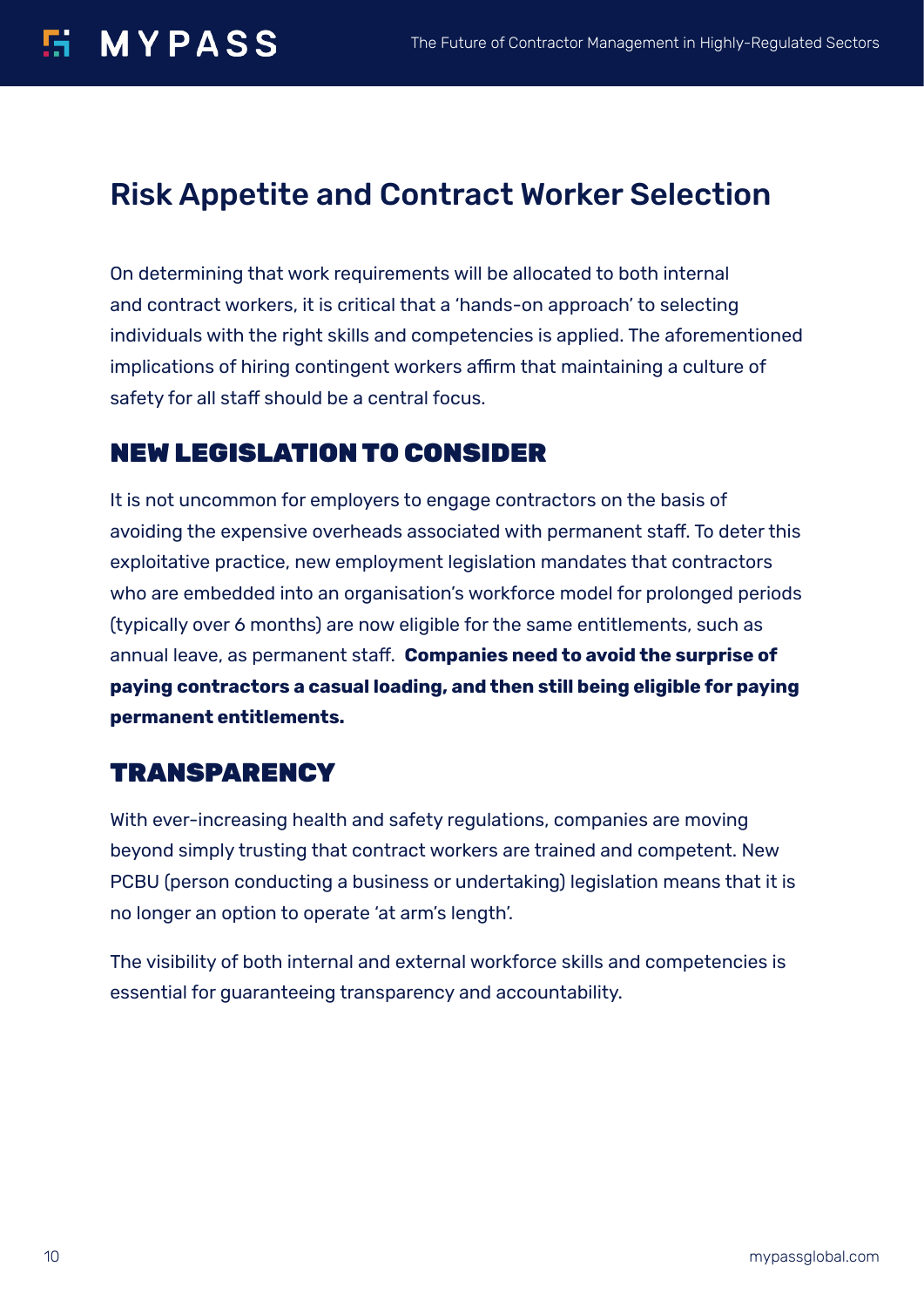#### 51. **MYPASS**



#### PROTECTING WORKPLACE CULTURE

Collaboration, heightened productivity, retention and performance are just a few of the benefits of a positive work environment, so hiring with culture in mind is critical for an efficient and sustainable workforce. We observe that large organisations often 'miss a trick' in failing to avoid an 'us and them' culture when it comes to how temporary staff fit into the workplace hierarchy. There are significant benefits that arise from contract workers feeling connected and engaged on site.

#### INCENTIVES AND REMUNERATION

"Power by the hour" does not incentivise contract workers to work at pace to finish the job quicker, as this will be reflected in their remuneration. Ensuring goals and incentives are aligned is imperative for employer and employee to share the benefits of improved productivity. This is easier said than done and requires a mature contract partner relationship.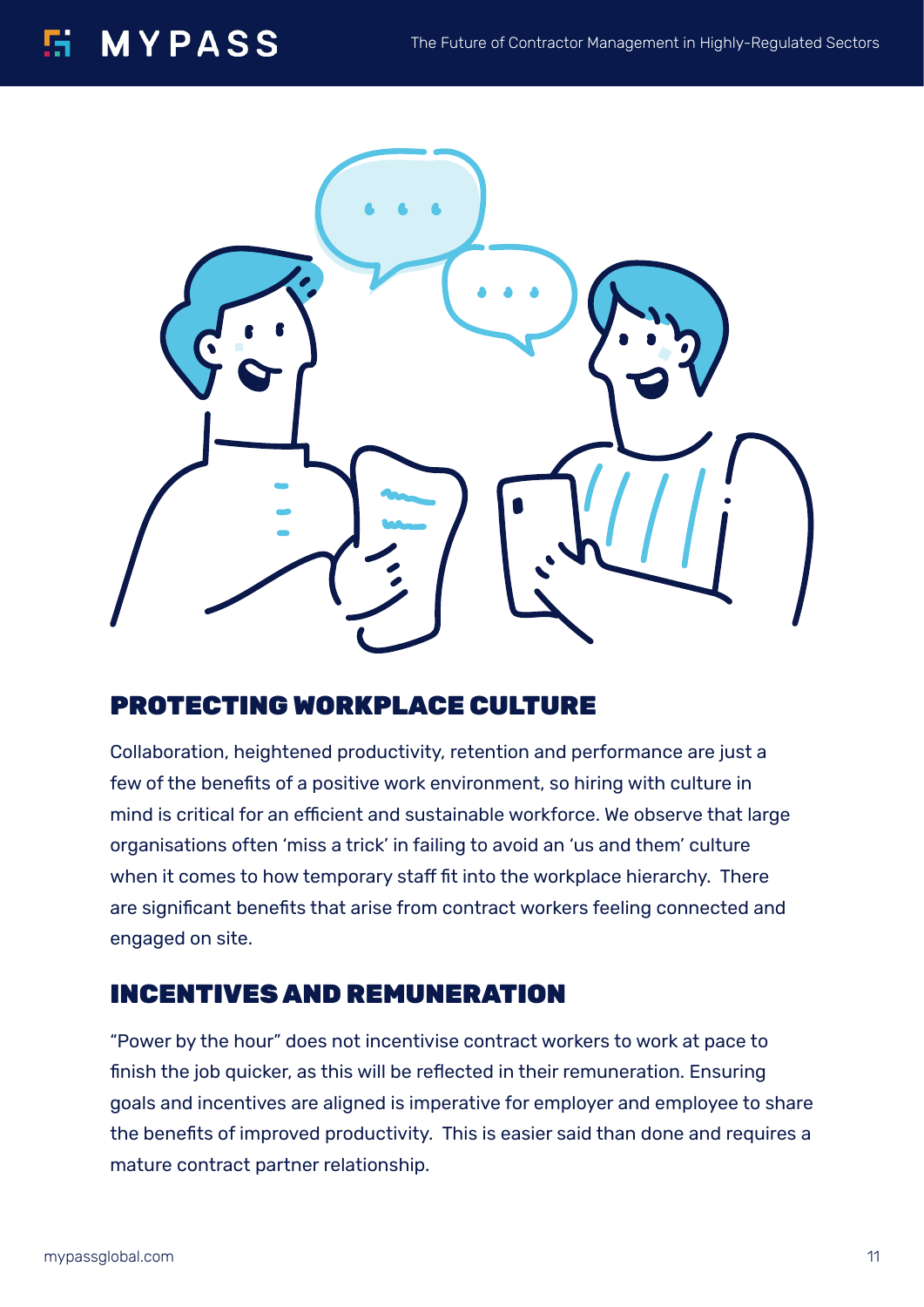## **H** MYPASS

#### Technology Enablers

To support the identified nuances of contractor management, technology must be able to effectively track, monitor and facilitate engagement with external specialist workers. It can be a challenge to get the full benefit from implementing new software, particularly when there's push back from internal teams afraid of perceived change and upheaval.

To maximise processes and communication, we believe in finding the ideal combination of mandated in-house ERP systems, third-party point solutions (like gate access and Health & Safety software) and industry platforms (such as MyPass). Finding the optimum combination will inevitably reduce manual administrative keying, increase transparency and create a seamless engagement experience.

**A word of caution** - whilst it can be tempting for companies to build technology solutions in house, the total cost of ownership (upfront cost, ongoing maintenance) and overall return on investment is often not fully considered. Most successful technology companies need to amortise their ongoing R&D and servicing costs across hundreds (or thousands) or clients in order to justify the investment. The configuration and integration of external systems to suit your business processes is strongly recommended, however it is worth having an honest internal discussion on whether investing in the development of new software makes good business sense.

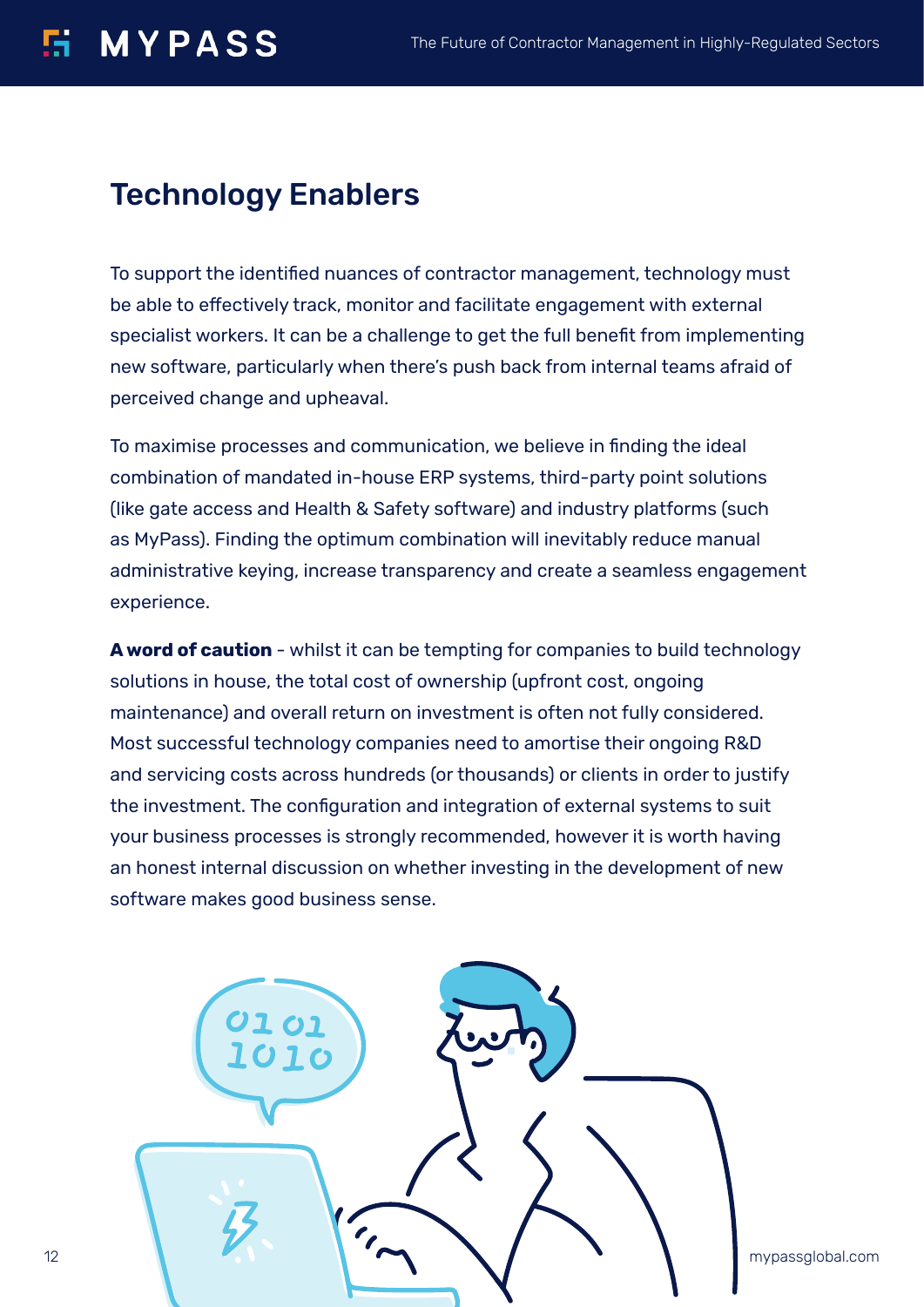# Contractor Management Trends you Should be Aware of:

### Cloud-Based is a Must

To maintain relevance in today's competitive environment, companies are increasingly inclined to adopt digital, cloud-based technologies that deliver efficiencies and real-time data visibility. Factors to consider:

- Shorter decision and implementation timeframes require rapid, informed action
- Change management risks and the need to keep up with the evolution of technology e.g. operating systems and security patches to continuously update
- Cyber security and information security threats are increasingly sophisticated
- Customised ERP systems or standalone compliance portals have definitely served a purpose over the past 10-20 years. However, looking towards the future, "worker empowered" ecosystems (like MyPass) can easily interface with your existing enterprise architecture and reduce manual keying.



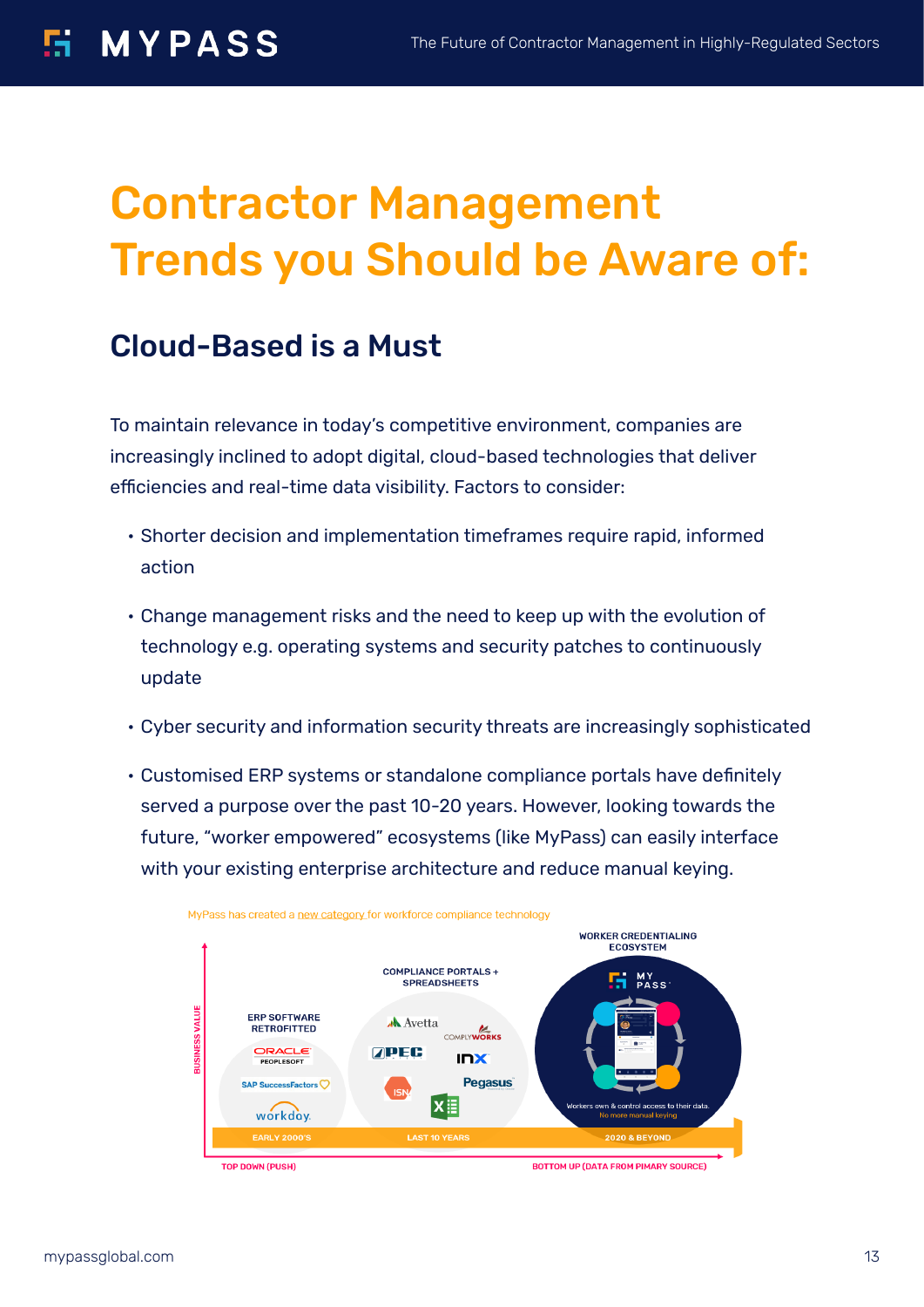## **H** MYPASS

## Risk Mitigation

Under the Work Health and Safety Act, risk and accountability are placed with Asset Owners, Operators or PCBU (person conducting a business or undertaking). They are responsible for ensuring every person on-site is safe, trained and competent to perform their tasks and this applies to the permanent workforce and contractors alike.

In addition, the proposed introduction of **Industrial Manslaughter legislation in Western Australia** seeks to ensure that culpable employers are held responsible for workers deaths. The adoption of this Bill would serve to elevate considerations of workplace safety to be of core industry concern.

### Data Privacy

Following the reports of privacy and data breaches in both the public and private spheres, digitally savvy individuals are now more discerning around data ownership and protection. People want to own and control their personal information, and allocate permission only to those they trust. The digital age has also solidified the expectation for convenience and immediate mobile access. If you're maintaining personal data on behalf of individuals, then expect the administration burden of regular re-permissioning and manual updates in order to keep your personal data current. The standards expected by GDPR legislation reinforce the expectation of 'individually owned and controlled data', and is likely to filter across into all western economies over time.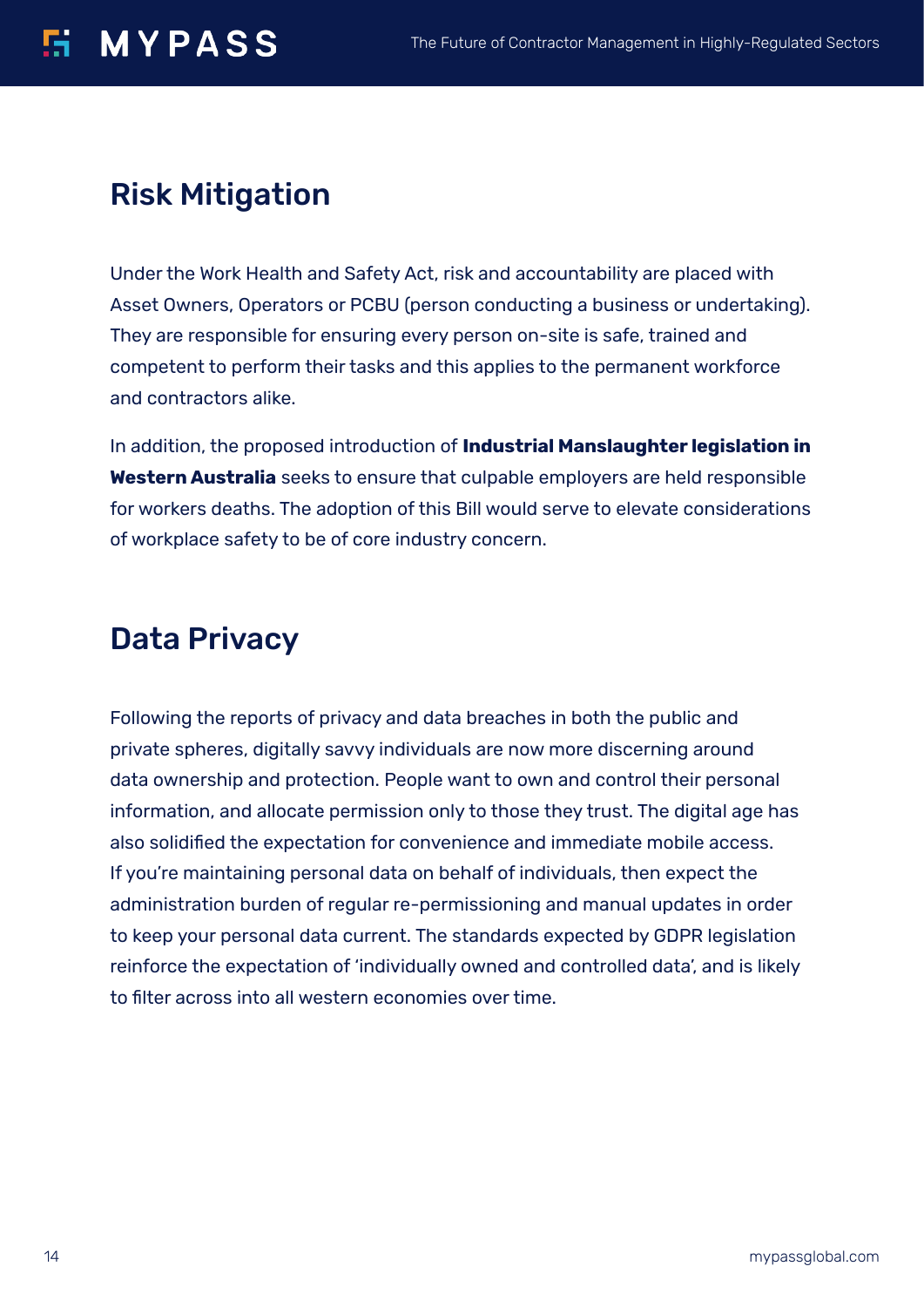### Required Workforce Skills and Competencies are Changing

To adhere to increasing health and safety regulations, the skills and competency requirements of today's workforce are evolving.

- Micro-credentialing is an emerging means of certifying the attainment of short, more specific elements of learning
- Workers are increasingly required to complete additional training in order to perform their primary tasks e.g. Working at Heights, Confined Space Rescue
- Digital, automation and programming skills are also often required in addition to traditional trade qualifications
- Task-based assessments and verification of competency tests are now commonplace to determine whether prospective employees are adequately trained

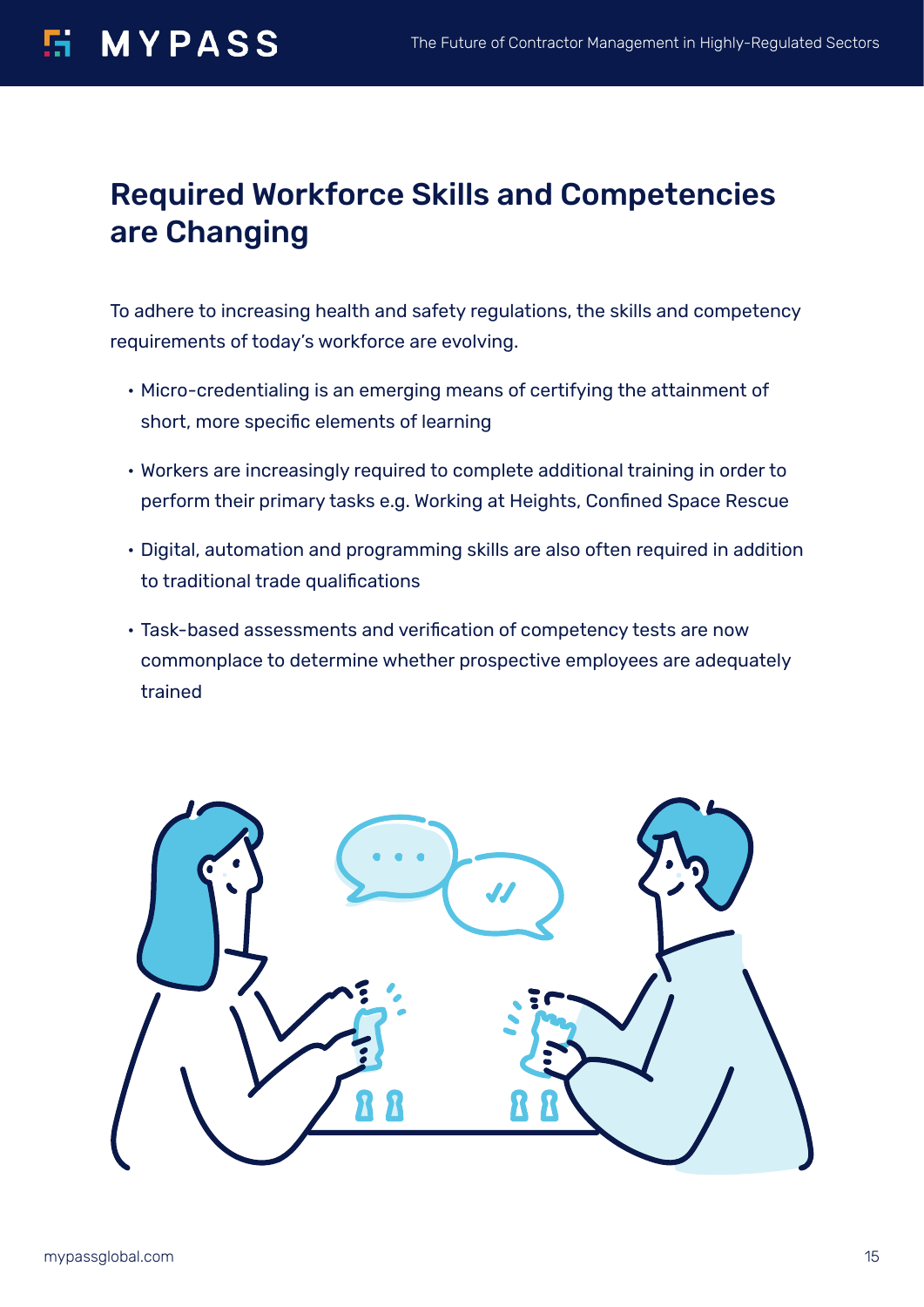## **E MYPASS**

**The graphic below shows the components of a worker's skill profile and the training and certification categories applicable within highly regulated industries.**





An example of the average SME is based on 200 workers, each with around 15 certifications to maintain and routinely renew. This would present a significant administrative burden for an organisation to manage these of 3000 training elements.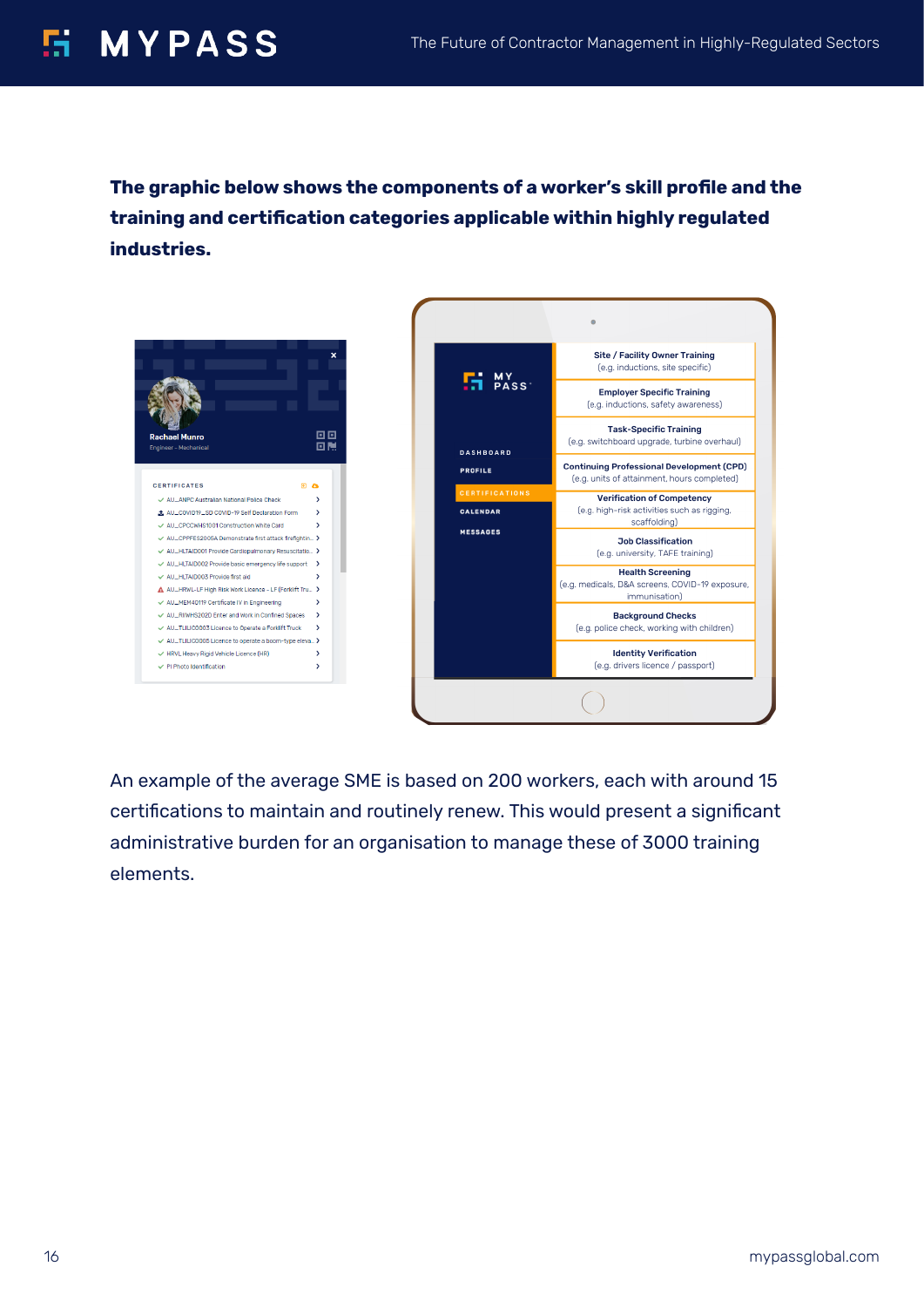## **MYPASS**

### Gig Economy

In the Resources sector, **the gig economy** has been a long established part of the employment mix with companies regularly seeking short-term contractors for shutdowns and turnarounds. However, as the global workforce shifts towards a more flexible structure, we have more independent contractors seeking to choose when and on what terms they engage with companies. The result of this is a more transient, yet highly skilled workforce which raises the challenge of tracking and proactively engaging with individuals, particularly with border restrictions and a lack of access to international experts. Factors to consider: include:

#### **The supply of skilled labour doesn't meet the demand**

Workers are currently leaving the Resources sector at the same pace as during the Global Financial Crisis (GFC). The scarcity in supply of qualified labour conflicts with the increased demand to service the large infrastructure projects part of new Government stimulus initiatives. Many companies with deferred projects due to COVID-19 are now ready to begin work, but are experiencing high competition for skilled labour, or challenges in mobilising workers across state borders.

#### **The role of the employer in maintaining a high level of engagement with all workers**

The adoption of collaborative work practices and strategies to achieve an industry standard could greatly enhance the experience and safety of all staff.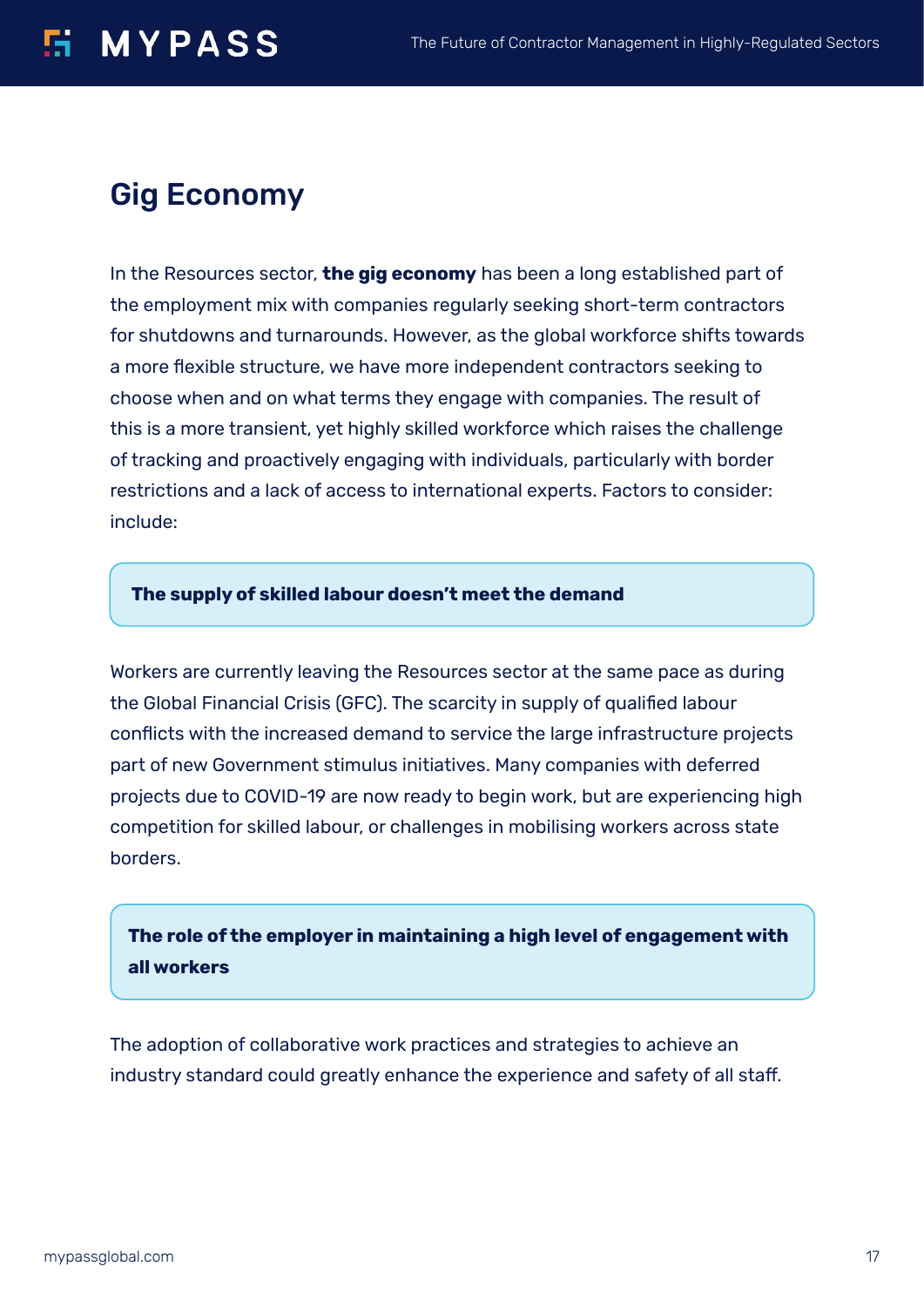**?**

**?**

**?**

**?**

# QUESTIONS TO ASK YOURSELF:

**Are your key business systems cloud-based? ?**

**Are worker and contractor qualifications, licenses and training courses easily accessible?**

**Does your company treat personally identifiable information in accordance with Privacy Legislation?**

**Can your company handle multiple online and offline skills/ accreditations/ inductions within a single worker profile?**

**Can workers easily communicate and engage with your company through an integrated communications platform?**

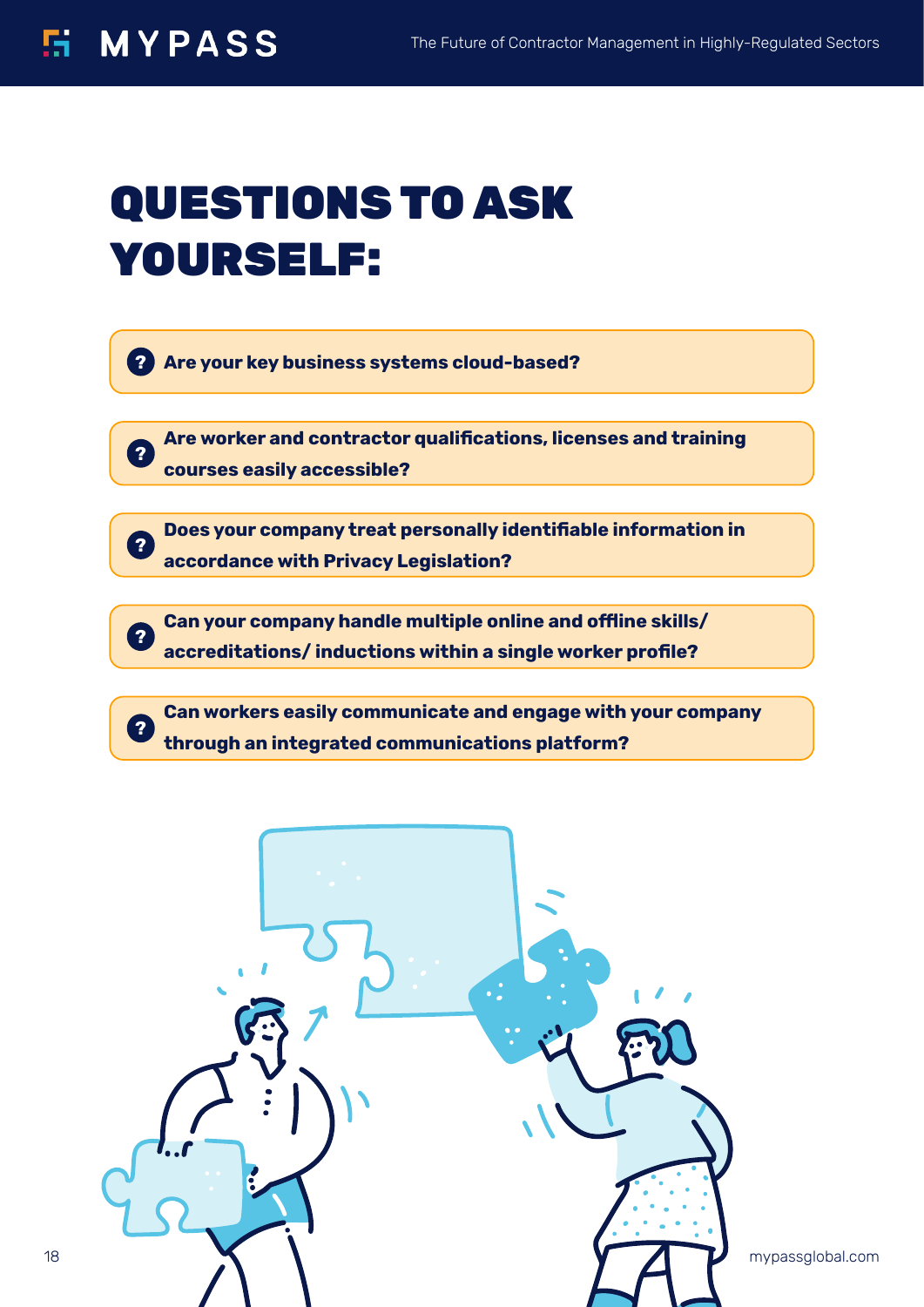# Your Current Approach Could be Costing Money and Leaving you and/or your Company Exposed:

### Spreadsheets and Manual Processing are Not Effective for Managing Safety-Critical Data

Today, many of the companies we encounter still have information gaps, created from using standalone software platforms, stitched together with Excel spreadsheets to manage safety-critical worker data. One of our recent studies found that the current state process for sourcing and mobilising a new worker to site consisted of 117 process steps, versus what was thought to be 30 process steps. A staggering 40% of these process steps involved manually updating spreadsheets, which can be totally eliminated with an inter-connected contractor management platform that all key stakeholders can access.

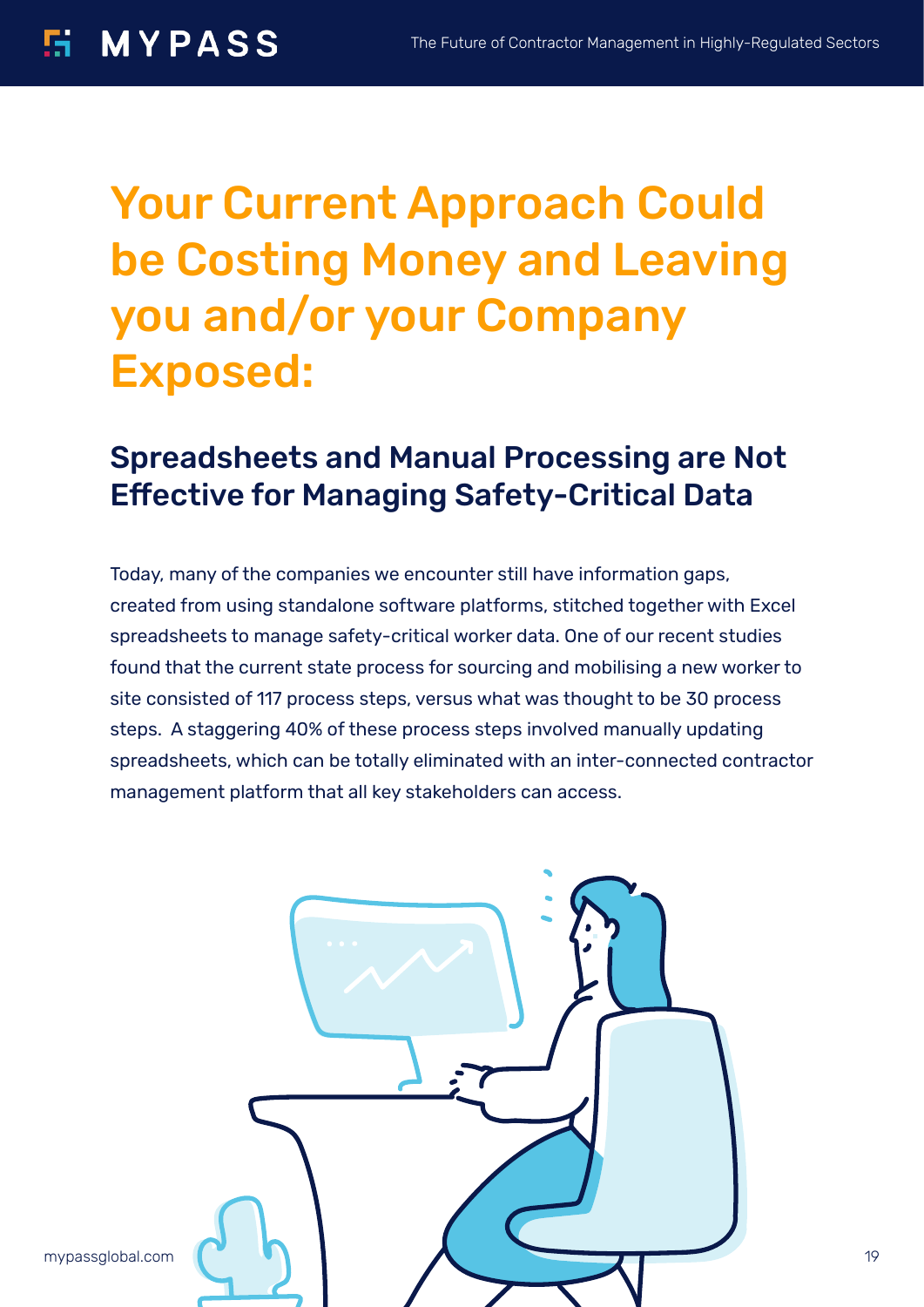# Technology Won't Fix your Broken Processes

*"The first rule of technology used in a business is that automation applied to an efficient operation will magnify the efficiency. The second is that automation applied to an inefficient operation will magnify the inefficiency."*

– Bill Gates

### Technology should be an enabler of an already optimised process.

Evaluating your existing processes to map out all non-value adding steps is vital to comprehend your current state.

We recommend you don't forgo the information flow-mapping stage ahead of integrating new technologies. Without full visibility of your processes, you cannot uncover unnecessary or hidden steps, or start an informed journey towards eliminating or fixing them. Only once you fully understand the current process, and have streamlined this process, can you look for a technology solution (or solutions) to meet your requirements.

Adopting a holistic approach to identifying organisational processes will also assist with activity-based costing by providing a more accurate evaluation of where the non-value-adding steps take place.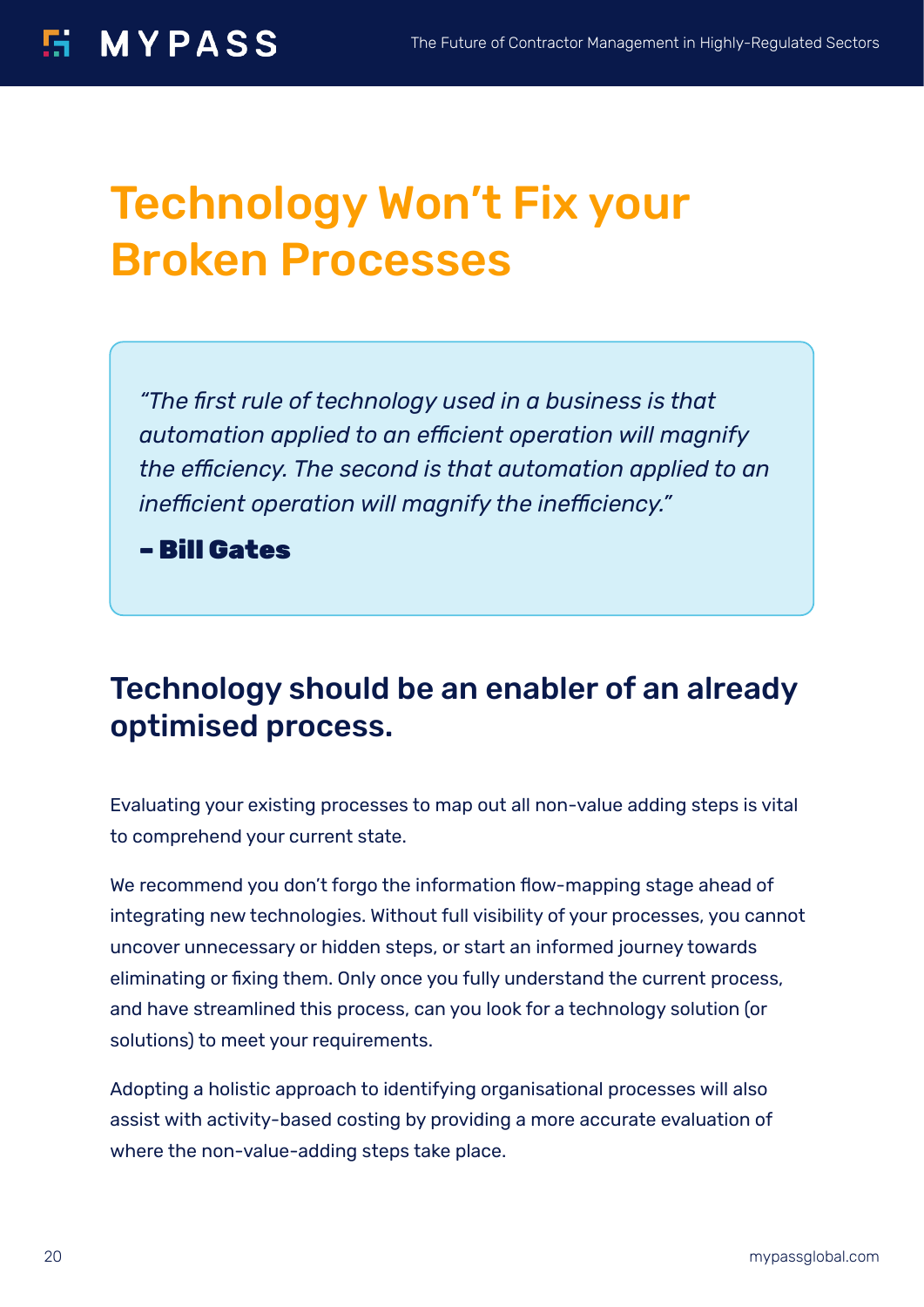#### SELF ASSESSMENT

Contractor Management is Changing. Are you Looking Beyond Traditional Approaches?

Engaged and aligned contractors can make a huge difference to your on-site safety performance, productivity, production output and overall cost reduction objectives. But are you looking beyond a traditional approach to ensure your company's success?

If you answer **no** to any of these questions, we suggest adopting a contractor management solution that elevates the performance of your workforce:

All workers (direct staff, contractors, temporary staff) have access to their digital profile, training and credentials and can self-maintain their data

We can easily communicate with all workers on site, offer access to our company support programs, and obtain real-time feedback through pulse surveys

A worker's journey of being on-boarded and mobilised through our contracting partners is a seamless and positive experience

Our expectations of what "100% compliant" means for the roles/positions that we request is clear and transparent to our contracting partners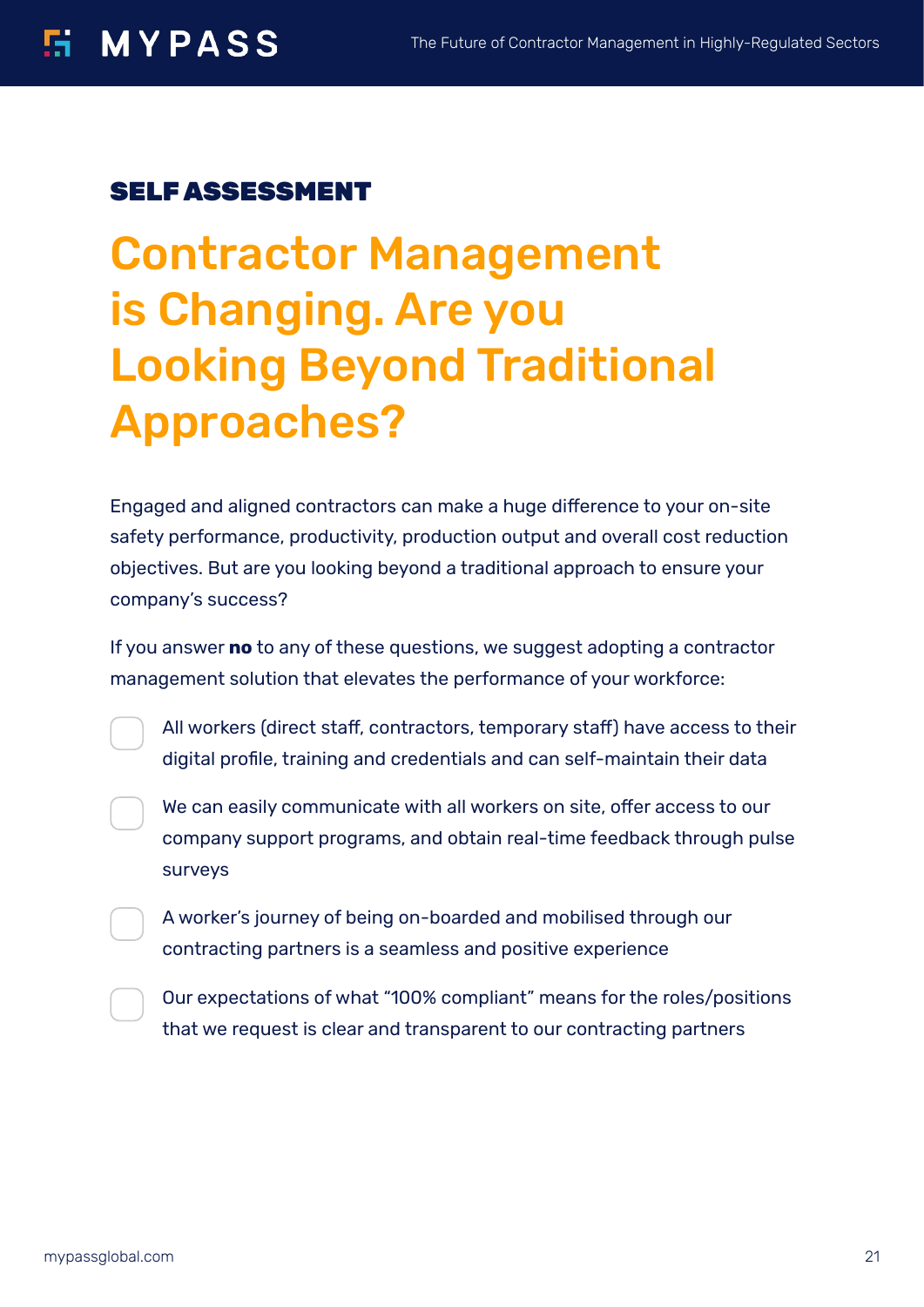# Process Streamlining, Industry Standardisation and Collaboration

Contractor management solutions, like MyPass, have a key role to play in supporting industry best practice. MyPass has one mission: to empower safe, agile and connected communities. With that in mind, MyPass was built to streamline workforce and compliance management by connecting workers, employers, sites and training providers in one online hub. It is centred around a secure 'single source of truth' of worker owned and controlled information. Workers maintain their personal data, work history, training and qualifications in their digital work passport and can share their passport with business partners in the MyPass network. MyPass independently verifies worker information and documents, reducing risk for its clients, but also creating a significant cost reduction from the removal of manual data entry into spreadsheets and legacy systems.

The right contractor management solution is quick to deploy, can integrate with other systems, and facilitates business growth. The outputs are **reduced risk and cost** associated with managing site-based workers and the provision of clear, real-time data insights.

**By embracing industry standardisation, you can take advantage of the movement towards collaboration and data sharing between a much broader eco-system. This way, your organisation can be both operationally competitive, and internationally competitive.**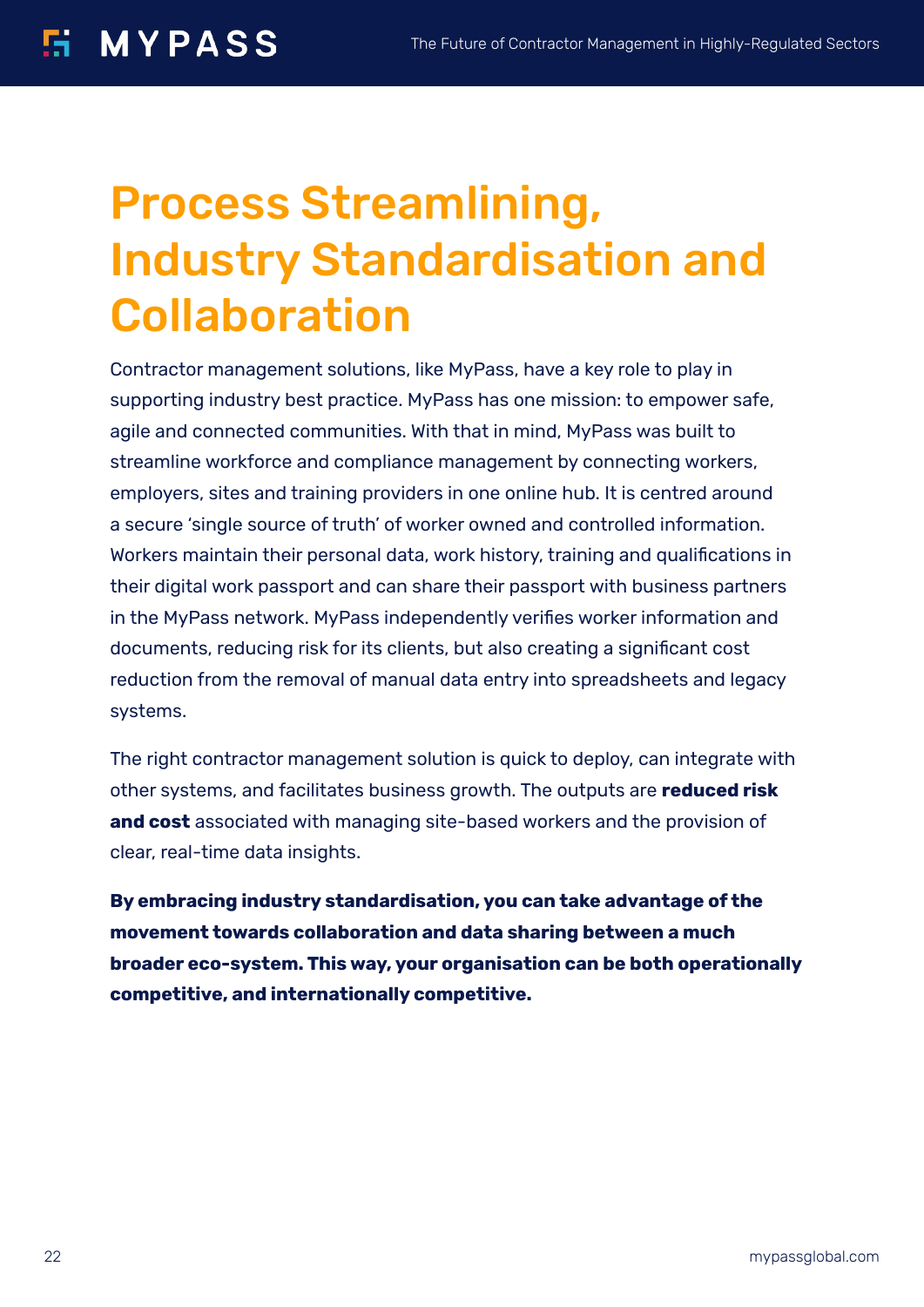#### **MYPASS** rg –

### About MyPass Global

MyPass Global is a digital workforce management system, designed to streamline safety and compliance in heavily-regulated industries. Founded in 2013 by Matt Smith, MyPass addresses a universal problem - workforce compliance tracking – that can lead to injuries and fatalities when poorly managed.

MyPass' award-winning technology empowers workers to manage their own data, stored in a cloud-based, digital work passport. Worker qualifications and training certifications are verified by MyPass, ensuring each worker has the right skills, for the right job. For employers, it provides peace of mind, enabling them to onboard permanent and contract workers, manage compliance and reduce associated cost and risk. For sectors such as Energy & Resources, Utilities, Aged Care and Volunteering, MyPass is rapidly becoming the industry standard by connecting the entire supply chain, reducing costs by up to 70% and delivering highly-skilled, qualified workers to create safer work environments.

#### CONTACT US

enquiries@mypassglobal.com www.mypassglobal.com

Central Park, Level 32/152 St George's Terrace, Perth WA 6000